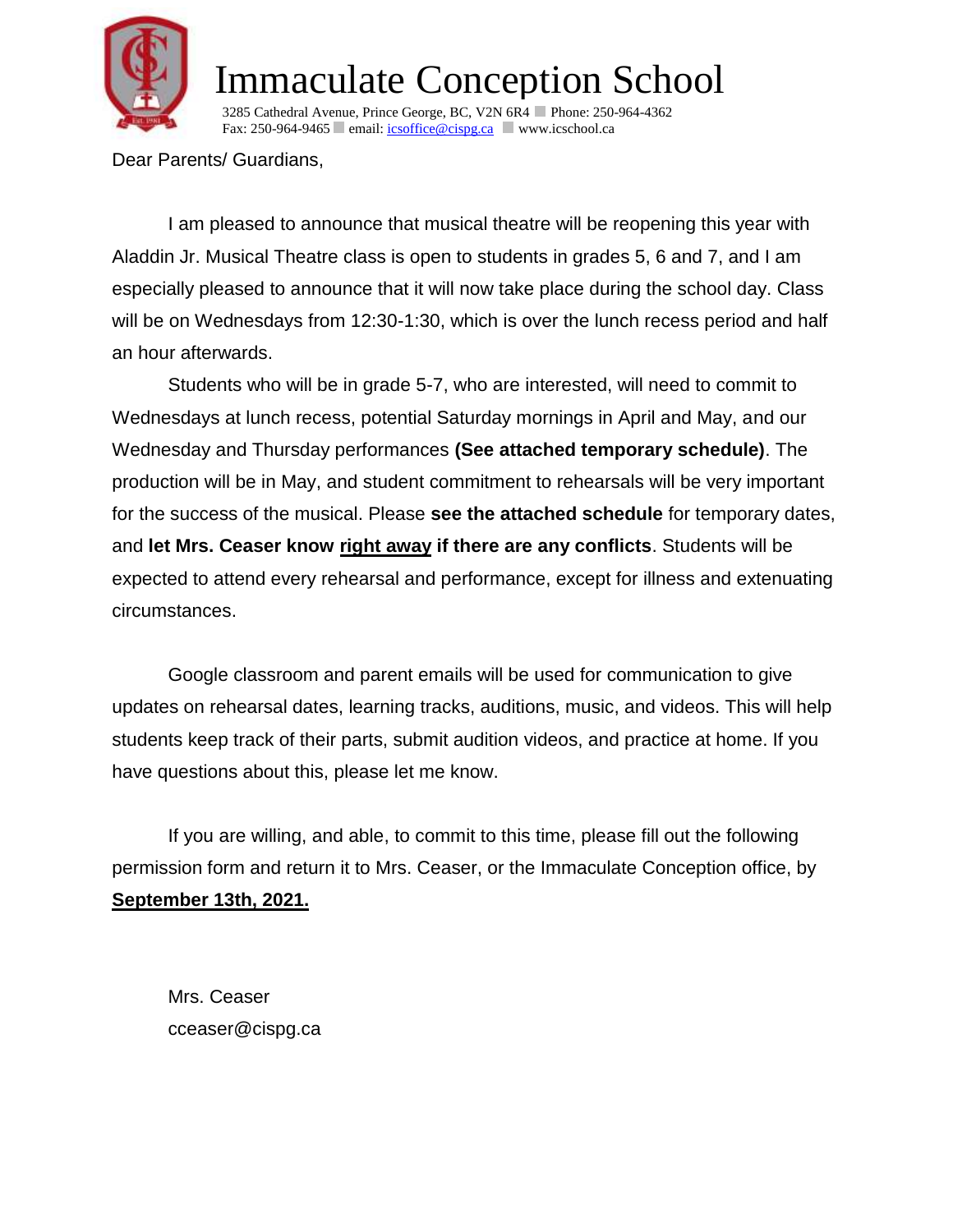

3285 Cathedral Avenue, Prince George, BC, V2N 6R4 Phone: 250-964-4362 Fax: 250-964-9465 email:  $\frac{\text{icsoffice@cispc.a}}{\text{cosopc.a}}$  www.icschool.ca

### Immaculate Conception School Musical Theatre Class

Temporary Schedule 2021-2022

**Rehearsal**: Wednesdays from 12:30-1:30 in the IC church hall **Dress Rehearsal Saturdays**: 9am-11:30am, in the IC church hall (In Costumes)

**Matinee Performance**: 1pm, IC church hall **Evening Performance**: 6:30pm, IC church hall (cast to arrive at 6pm)

Wed, Sept 8th: Introduction to musical theatre class

Wed, Sept 15th: First Rehearsal

Wed, Sept 22nd: Rehearsal

Wed Sept 29th: Rehearsal

Wed, Oct 6th: Rehearsal

Wed, Oct 13th: Rehearsal

Wed, Oct 20th: Rehearsal

Wed, Oct 27th: Rehearsal

Wed, Nov 3rd: Rehearsal

Wed, Nov 10th: Rehearsal

Wed, Nov 17th: Rehearsal

Wed, Nov 24th: Rehearsal

Wed, Dec 1st: Rehearsal

Wed, Dec 8th: Rehearsal

Wed, Dec 15th: Last Rehearsal of 2021

Wed, Jan 5th: Rehearsal (Auditions!)

Wed, Jan 12th: Rehearsal

Wed, Jan 19th: Rehearsal

Wed, Jan 26th: Rehearsal

Wed, Feb 2nd: Rehearsal

Wed, Feb 9th: Rehearsal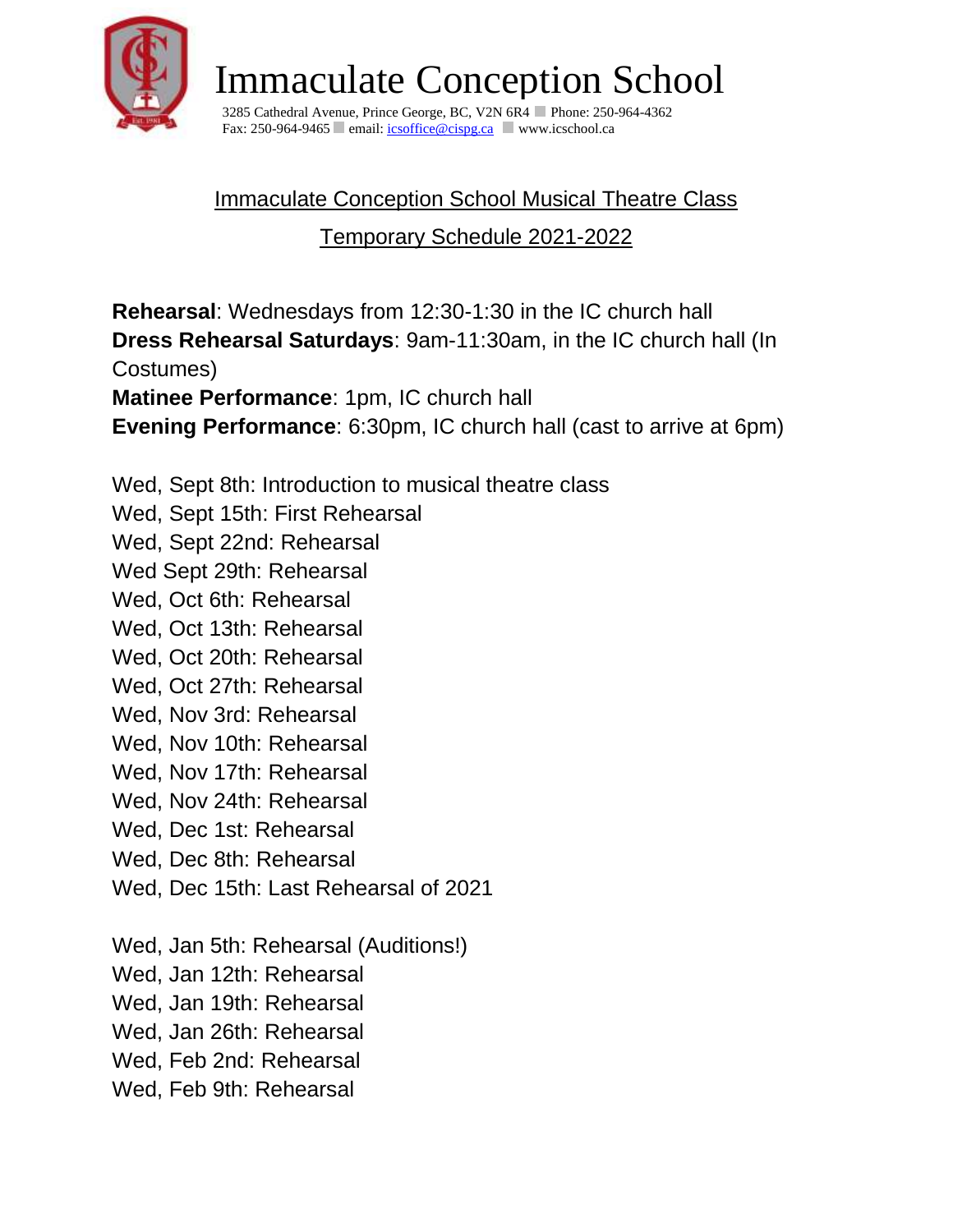

3285 Cathedral Avenue, Prince George, BC, V2N 6R4 Phone: 250-964-4362 Fax: 250-964-9465 email: *icsoffice@cispg.ca* www.icschool.ca

Wed, Feb 16th: Rehearsal Wed, Feb 23rd: Rehearsal Wed, March 2nd: Rehearsal Wed, March 9th: Rehearsal March 14th-25th: Spring Break

Wed, March 30th: Rehearsal, ALL PARTS MEMORIZED Sat, April 2nd: Dress Rehearsal (9-11:30am) Wed, April 6th: Rehearsal Sat, April 9th: Dress Rehearsal (9-11:30am) Wed, April 13th: Rehearsal Sat, April 16th: NO rehearsal (Easter weekend) Wed, April 20th: Rehearsal Sat, April 23rd: Dress Rehearsal (9-11:30am) Wed, April 27th: Rehearsal Sat, April 30th: Dress Rehearsal (9-11:30am) Wed, May 4th: Rehearsal Sat, May 7th: Dress Rehearsal (9-11:30am)

Wed, May 11th: Matinee Performance for school Wed, May 11th: Evening Performance Thurs, May 12th: Matinee Performance Thurs, May 12th: Evening Performance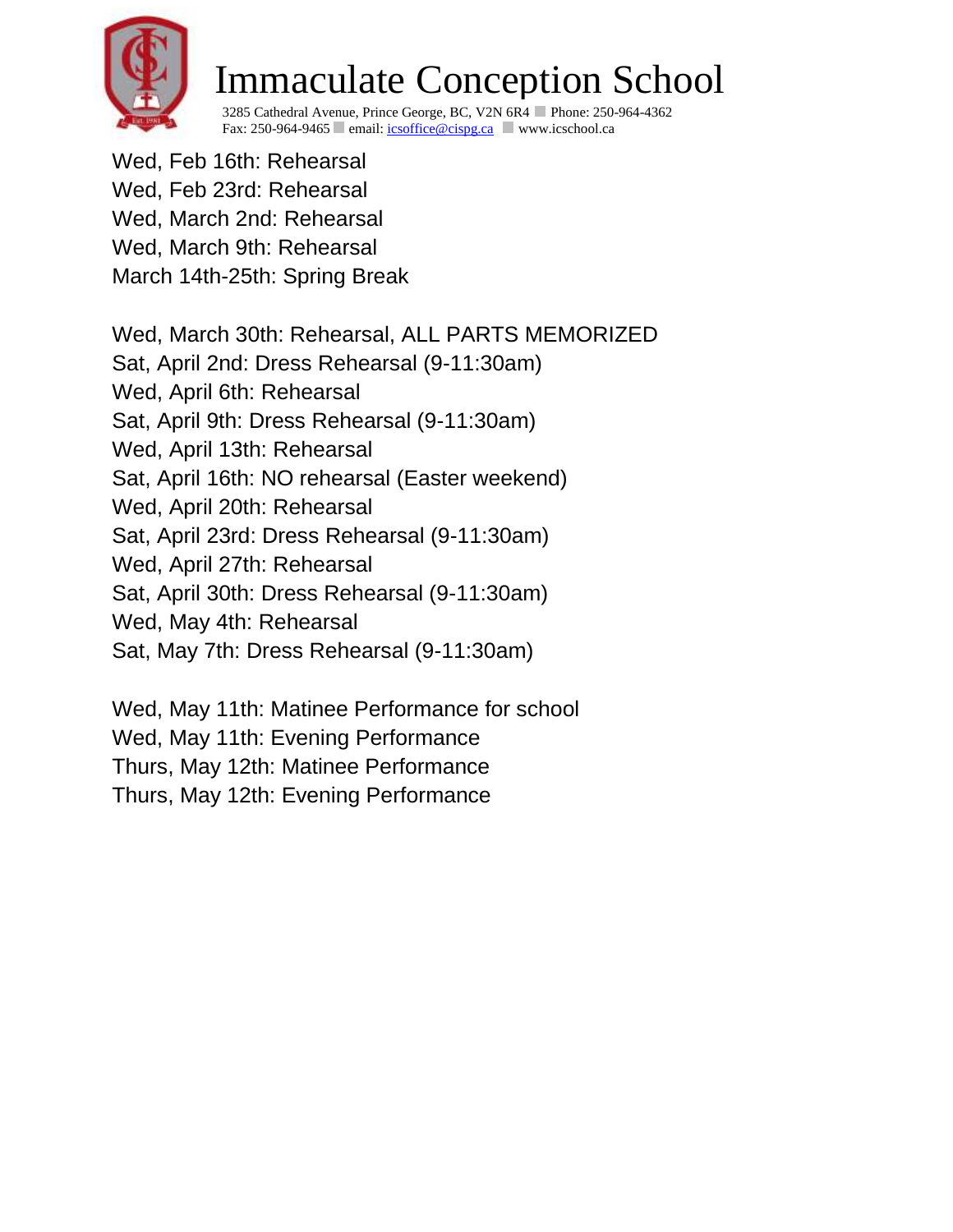

3285 Cathedral Avenue, Prince George, BC, V2N 6R4 Phone: 250-964-4362 Fax: 250-964-9465 email: *icsoffice@cispg.ca* www.icschool.ca

#### Immaculate Conception School Musical Theatre Class

Permission Form 2021-2022

*\*Return to IC Office by September 13th, 2021\**

|                      | Grade: The Control                                                            |
|----------------------|-------------------------------------------------------------------------------|
|                      |                                                                               |
|                      | <b>Emergency Contact</b> (for rehearsal and performance times, outside of the |
| school timetable):   |                                                                               |
|                      |                                                                               |
|                      | <b>Contact for pick up</b> after rehearsals (Saturday Mornings in April/May): |
| $\Box$ Same as above |                                                                               |
|                      |                                                                               |

**T-Shirts:** There may be an opportunity for us to buy cast t-shirts with the Aladdin Jr. logo. Please indicate if you would be interested:

- ❏ I would like to buy a cast t-shirt for \$15 if they are available
- ❏ I do not want to buy a cast t-shirt

#### **Student's vocal preference (circle all that apply):**

I like to sing HIGH LOW or MIDDLE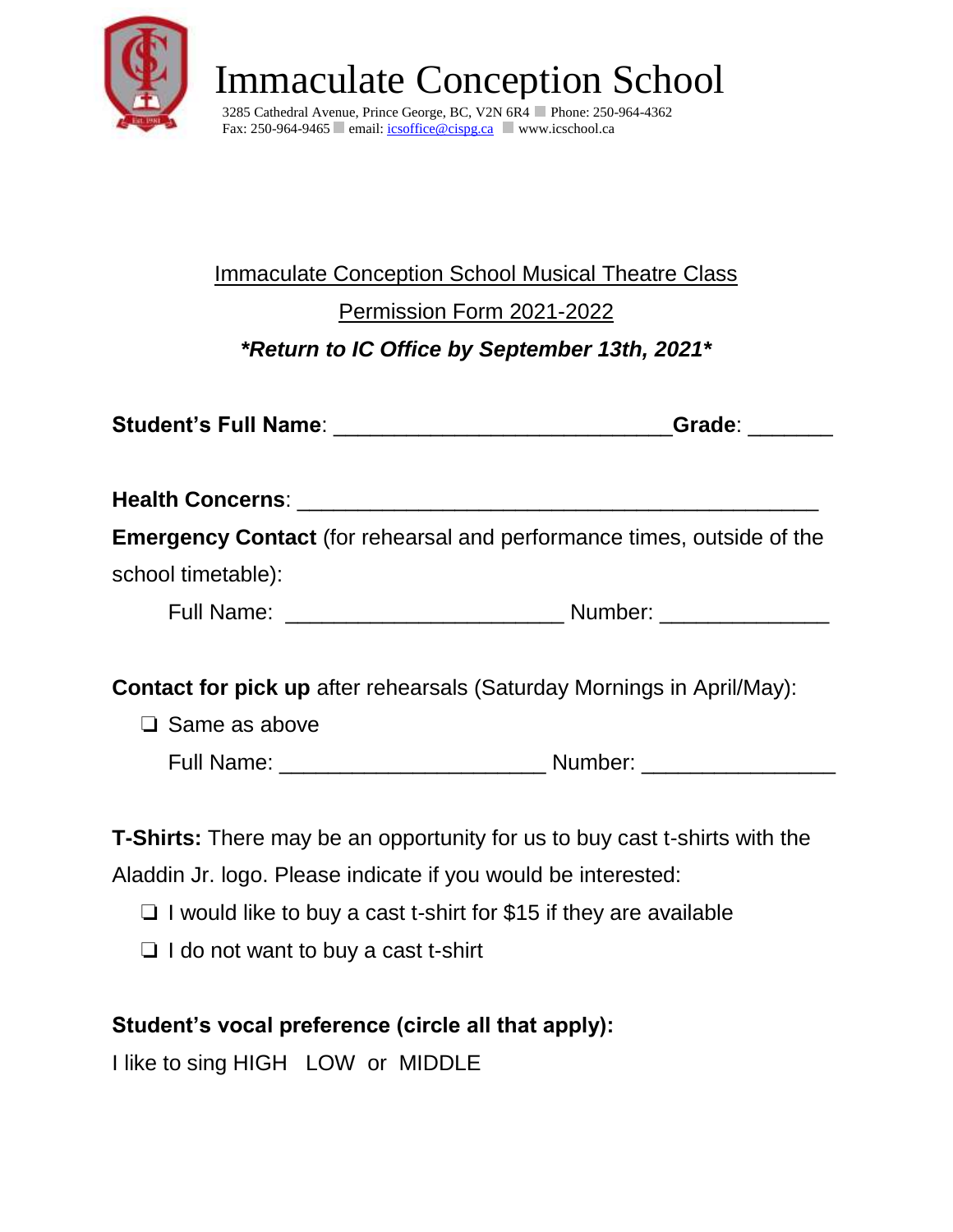

\_\_\_\_\_\_\_\_\_\_\_\_\_\_\_\_\_\_\_\_\_\_\_\_\_\_\_\_\_\_\_\_\_\_\_\_\_\_\_\_\_\_\_\_\_\_\_\_\_\_\_\_\_\_\_\_\_\_\_\_

\_\_\_\_\_\_\_\_\_\_\_\_\_\_\_\_\_\_\_\_\_\_\_\_\_\_\_\_\_\_\_\_\_\_\_\_\_\_\_\_\_\_\_\_\_\_\_\_\_\_\_\_\_\_\_\_\_\_\_\_

\_\_\_\_\_\_\_\_\_\_\_\_\_\_\_\_\_\_\_\_\_\_\_\_\_\_\_\_\_\_\_\_\_\_\_\_\_\_\_\_\_\_\_\_\_\_\_\_\_\_\_\_\_\_\_\_\_\_\_\_

3285 Cathedral Avenue, Prince George, BC, V2N 6R4 Phone: 250-964-4362 Fax: 250-964-9465 email: *icsoffice@cispg.ca* www.icschool.ca

#### **Student's past musical experiences**: (ex. Piano lessons, choir)

- I give permission for my child, \_\_\_\_\_\_\_\_\_\_\_\_\_\_\_\_\_\_\_\_, to participate in the Immaculate Conception School Musical Theatre Class 2021/2022, and the production of Disney's Aladdin Jr.
- I understand that rehearsals, and performances, are a commitment, and that it is important for my child to be there. Except for in the case of illness, prior communication with Mrs. Ceaser, or extenuating circumstances, my child will attend all rehearsals and performances scheduled on the attached calendar.
- I understand that I will be required to sing and dance with the cast as a group, and that solos are auditioned and are optional
- I will do my best to let the director know ahead of time if an illness, or extenuating circumstance stops my child from attending a rehearsal.
- I understand that if my child has missed 3 or more rehearsals, without acceptable documentation or warning, that they may have their character placement removed. This will be at the discretion of the director, Mrs. Ceaser.
- I understand that I am responsible for my child arriving on time, and being picked up for Saturday morning rehearsals in April and May.
- I understand my child is responsible for acquiring their own costumes.
- I give permission for Google Classroom, and the email provided below, to be used as a communication tool for Musical Theatre Class information and updates.